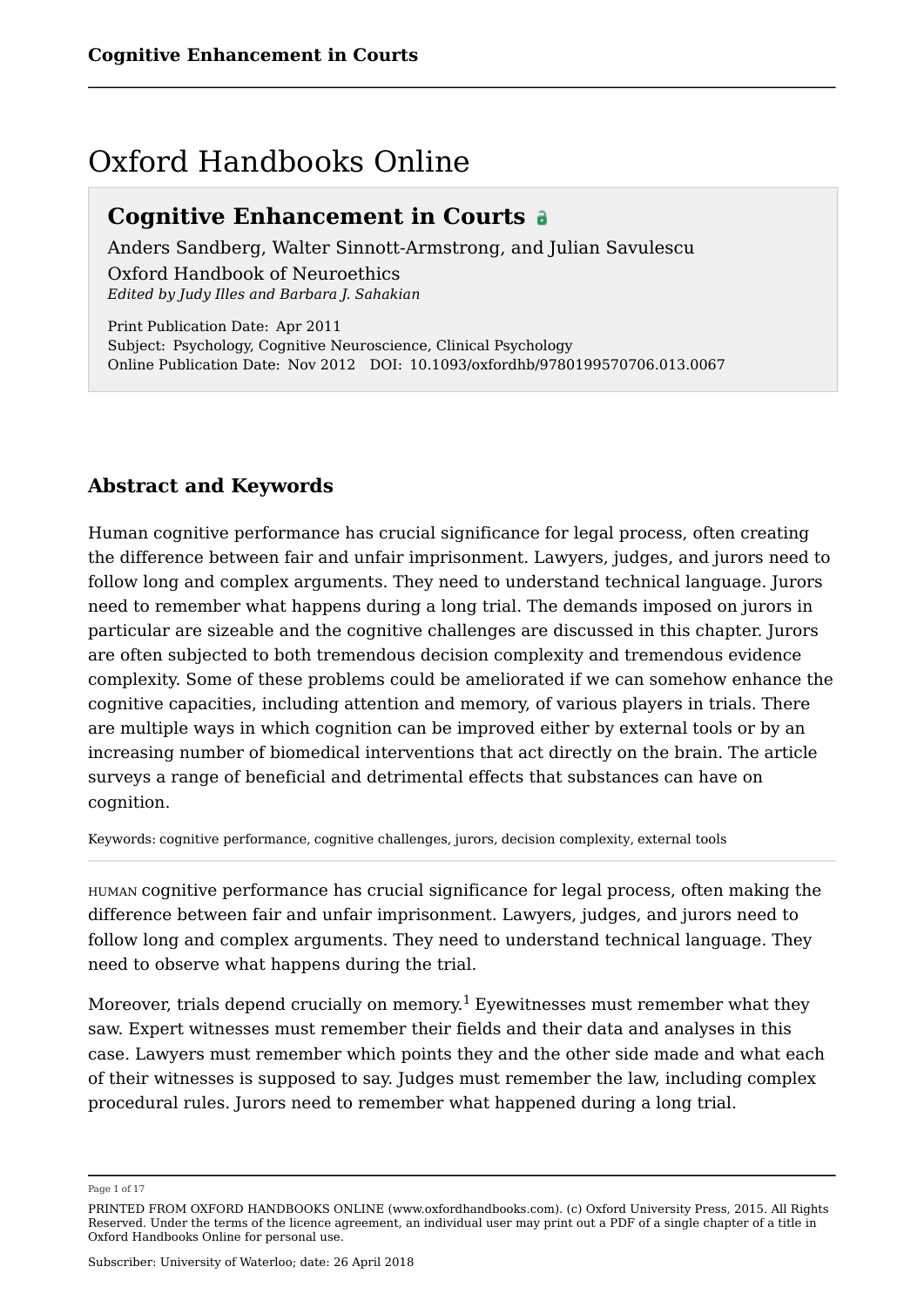### **Cognitive Challenges for Jurors**

The demands imposed on jurors in particular are sizeable:

The rules and procedures used to govern the conduct of jury trials reflect a great deal of faith in jurors' ability to understand and retain information over long periods of time, often with much intervening information. Jurors are expected to operate as passive recipients of information presented by the parties, and generally are prohibited from taking notes, asking questions, or using other potentially memory-enhancing tools. In addition, little opportunity is provided for review or elaboration of the concepts presented. From this impoverished learning environment, jurors are expected to recall the evidence and testimony presented at trial, recall the judge's instructions about the law applicable to the case, and reach a rational conclusion regarding the proper verdict in the case. (Johnson 1993)

These memory demands likely affect real court cases. Johnson (1993) cites the **(p. 274)** experience of litigation consultants that test the comprehensibility and memorability of particular case presentations to surrogate jurors. These evaluations often find inaccurate recall of case information, especially in complex cases.

The legal process also assumes that jurors can accurately assess what they do and do not remember. However, in mock jury trials there was no link between how confident jurors were about their memory and their actual accuracy: the most confident (and hence most likely to sway uncertain fellow jurors) were not the most accurate. The same was true for individual estimates of memory for particular categories of evidence. The accuracy improved once the jurors answered questions about the evidence, suggesting that a proper jury deliberation can compensate for individual memory failure. Unfortunately this requires a careful review of all evidence, something that might be hard to achieve due to memory and communication limitations (Pritchard and Keenan 1999).

Jurors are often subjected to both tremendous decision complexity (because of intricate legal principles) and tremendous evidence complexity (because of high information load as well as low implicational clarity and comprehensibility). Lawyers sometimes intentionally obscure their opponents' points, such as by introducing red herrings or continuously objecting in order to break the flow of testimony. When asked, jurors report that increasing the quantity of information they have to consider decreases their ability to understand the issues and the confidence in their verdict (Heuer and Penrod 1994). Decisions of jurors in a simulated civil trial were affected by different levels of evidence complexity. In a high-information load situation, they attributed greater blameworthiness to the plaintiffs, contrary to the evidence, and were less able to distinguish between differently liable plaintiffs (Horowitz *et al.* 1996).

Page 2 of 17

PRINTED FROM OXFORD HANDBOOKS ONLINE (www.oxfordhandbooks.com). (c) Oxford University Press, 2015. All Rights Reserved. Under the terms of the licence agreement, an individual user may print out a PDF of a single chapter of a title in Oxford Handbooks Online for personal use.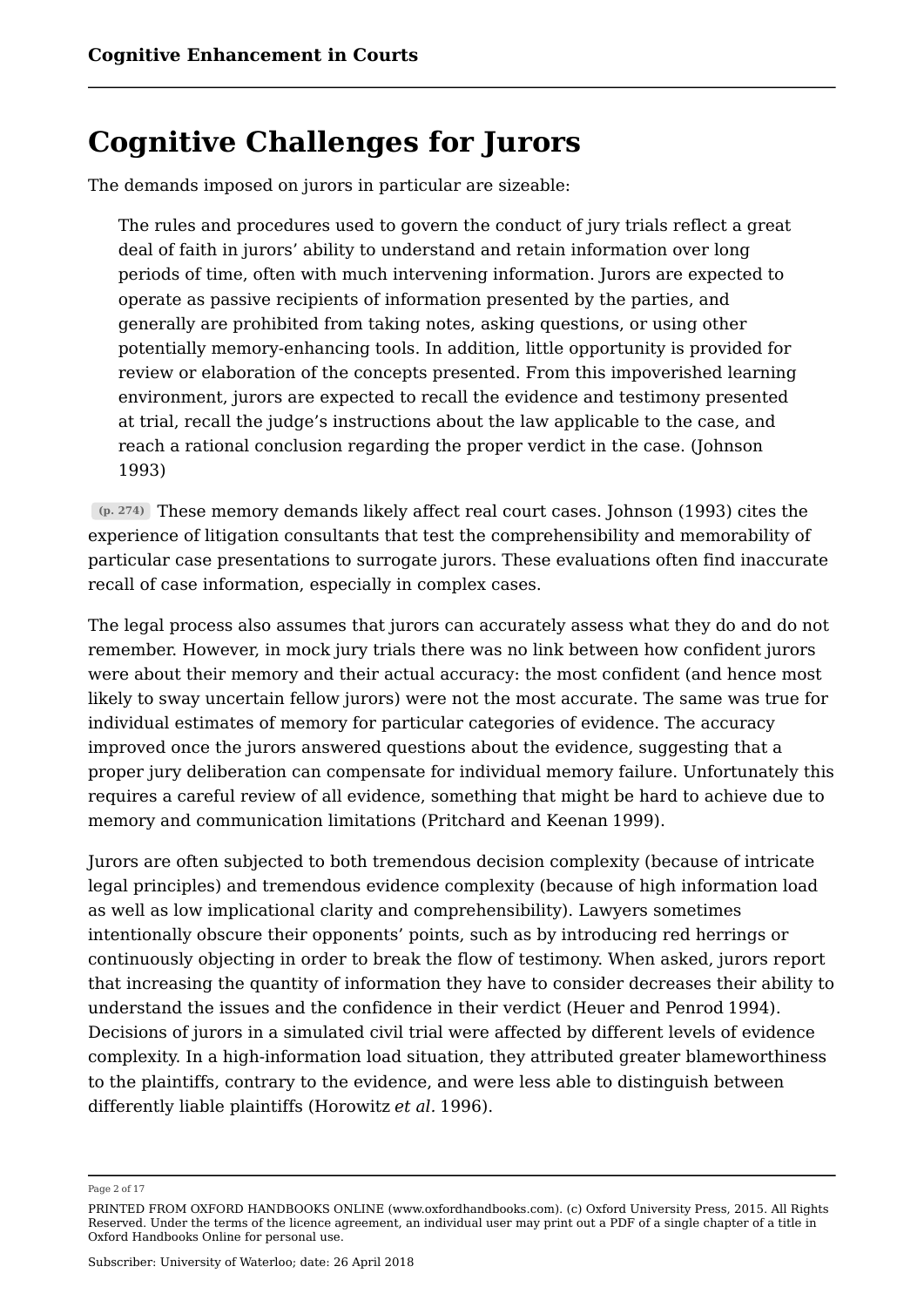In general, the psychology of decision making has found that decision quality decreases as information load increases (Hwang and Lin 1999). To handle the information load the subject typically uses heuristics to rapidly weed out possibilities (Payne 1976), a process that seems likely to introduce some biases.

Learning and memory are strongly affected by other psychological factors, such as emotions, stress, alertness, and attention. The court environment is often stressful for jurors (The National Center for State Courts 2002), and this stress will likely affect their cognition. Equally, monotony, lack of stimulation, and active participation can also produce inattention and sleepiness that interfere with learning the evidence. Gruesome evidence may also arouse emotion and thereby bias recall through an emotional von Restorff effect (von Restorff 1933; Bradley *et al.* 1992).

For a trial to be fair, the jury needs to remember the details of the case, as well as their instructions from the judge, and to deliberate until they reach a consensus based on this information without being biased. Cognitive limitations might preclude bringing accurate memories to the deliberation, and they might affect the impartiality of the deliberation and the fairness of the trial. In some cases, jurors are asked to disregard evidence, which requires an additional high degree of mental control. 2

Sleepiness in the courtroom is another cognitive problem. Judicial sleepiness is **(p. 275)** not uncommon, but mistrials due to sleeping judges appear to be rare. In White 589F.2d 1283 1289 (5th Circuit, 1979), the presiding judge fell asleep during the defense counsel's opening statement, but there was no mistrial because there was no evidence of prejudice to the defendant's case. Nonetheless, such somnolence is increasingly disparaged by the public and the profession.

In many ways, the evidence from these cases suggests that judges are now held to a high standard similar to those in the trucking industry or hospital medical staff. While potential consequences of fall-asleep errors by truck drivers and hospital medical staff often involve death or serious injury, fall-asleep episodes by judges could possibly lead to serious consequences such as a wrong conviction or incorrect sentence (Grunstein and Banerjee 2007).

Jurors are even more prone to sleep. In a survey of juror delinquency, 562 judges (69%) reported cases over the previous 3 years where jurors had fallen asleep. This would correspond to 2300 cases, approximately 5–10% of all cases (King 1996). There were probably many more cases where jurors were sleepy, perhaps very sleepy, but did not actually fall asleep. However, the number of new trials actually granted due to juror misconduct (of any kind) was very low: 51 cases out of 26,000.

## **Ways to Enhance Cognition**

#### Page 3 of 17

PRINTED FROM OXFORD HANDBOOKS ONLINE (www.oxfordhandbooks.com). (c) Oxford University Press, 2015. All Rights Reserved. Under the terms of the licence agreement, an individual user may print out a PDF of a single chapter of a title in Oxford Handbooks Online for personal use.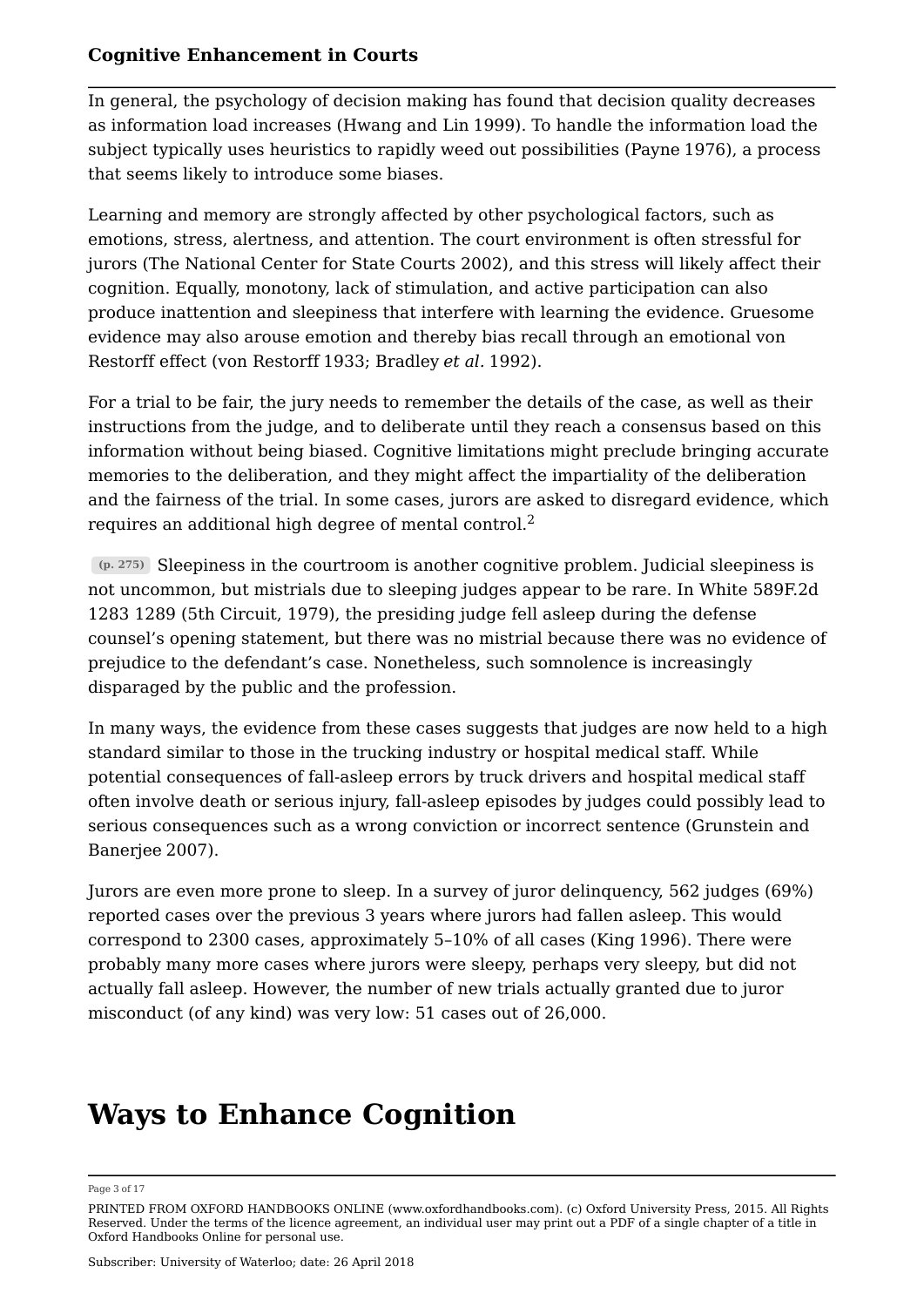Some of these problems could be ameliorated if we could somehow enhance the cognitive capacities, including attention and memory, of various players in trials. There are multiple ways in which cognition can be improved either by external tools or by an increasing number of biomedical interventions that act directly on the brain.

### **External Tools**

Memory and cognition in general are not strictly located solely within the brain: we often employ parts of the environment as extensions of the mind, and hence external tools can enhance or extend their abilities (Clark and Chalmers 1998; Dror and Harnad 2008). Typical examples include counting on fingers or adding on calculators. There are many more possibilities for jurors, some of which indicated in Table 17.1.

Some external tools that enhance cognition are simple and obvious. Exercise (which is, strictly speaking, not external) can enhance attention and memory. One might suggest that courts allow jurors (as well as witnesses, etc.) to go for a run or brisk walk occasionally during trials, when time permits. Requiring jurors to sit still for long periods can reduce memory and cognition in general.

Memory can also be enhanced by manipulating the environment. People tend to remember more and more accurately when they recall in the same circumstances as when they first experienced an event. Jurors then might recall more of the evidence in a long trial and might make fewer recall mistakes during their deliberations if they deliberate inside the courtroom where they heard the evidence. **(p. 276)**

Instructions and procedures can improve memory as well. These tools might include mnemonics or merely repetition of important information.

#### Table 17.1 External tools for cognitive enhancement in the courtroom

- **1.** Exercise and environment
- **2.** Instructions and procedures
- **3.** Note-taking:
	- **a.** Improve memory by making notes and using them as memory cues
	- **b.** Increasingly but not always allowed
	- **c.** Concerns:
		- **i.** Distract from testimony and observation
		- ii. Overemphasize actually written information
		- **iii.** Give literate people an advantage
	- **d.** Studies:

Page 4 of 17

PRINTED FROM OXFORD HANDBOOKS ONLINE (www.oxfordhandbooks.com). (c) Oxford University Press, 2015. All Rights Reserved. Under the terms of the licence agreement, an individual user may print out a PDF of a single chapter of a title in Oxford Handbooks Online for personal use.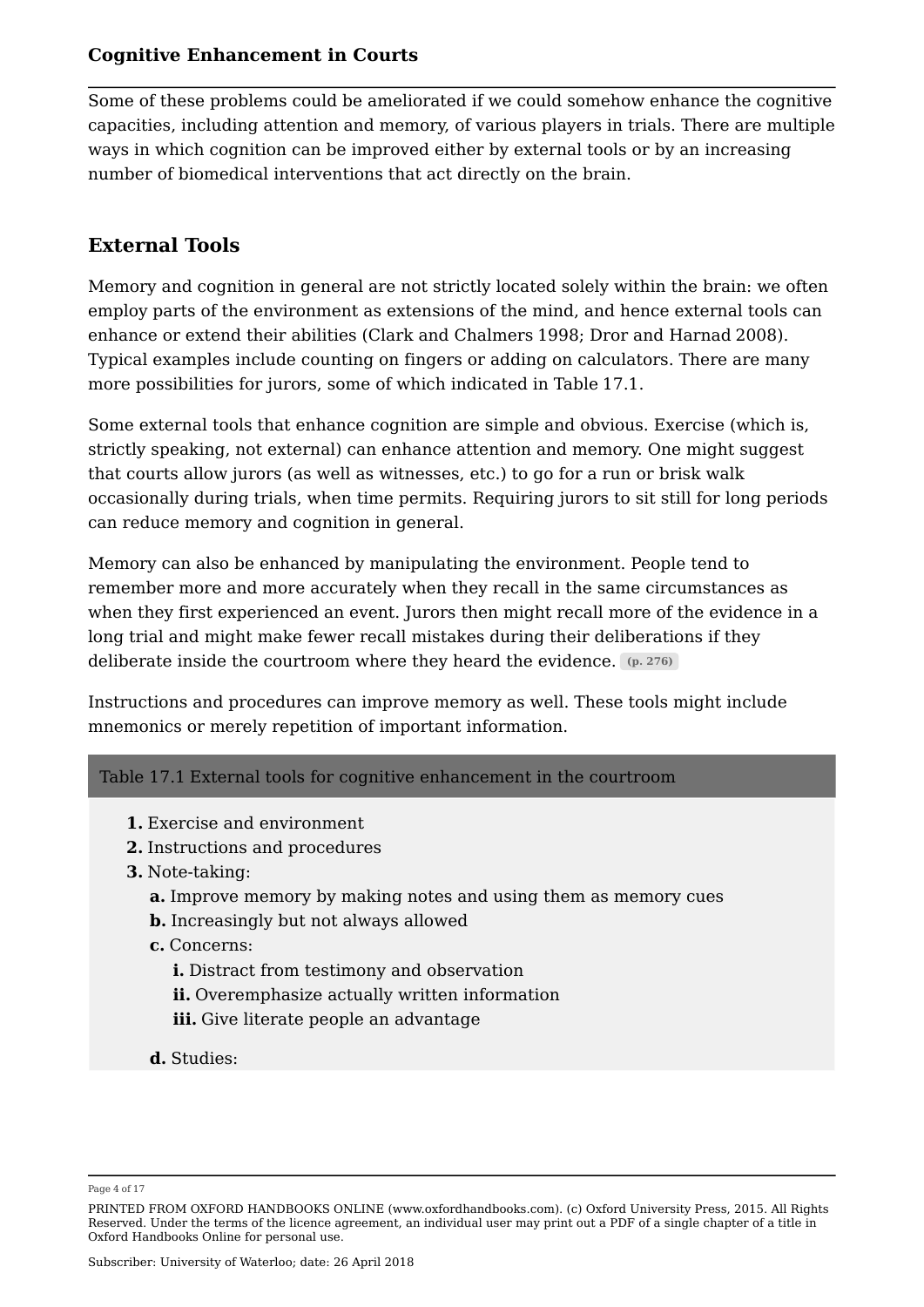- **i.** Likely improve recall of trial events **ii.** May be less effective with ambiguous information **iii.** Helps handle information load
- **4.** Access to transcripts and recordings: **a.** Less useful as memory cue

Taking notes is an obvious external memory enhancer. Note-taking by jurors used to be forbidden in most US jurisdictions, partly out of fear that jurors who took notes would gain inordinate dominance over illiterate jurors. Today, it is reportedly allowed in most but still not all jurisdictions. Note-taking can enhance memory both by the process of recording notes and by providing memory cues for later recall. Even doodling might act as an indirect memory enhancer by reducing boredom (Andrade 2009). Several studies have found that jurors taking notes recalled more trial events than non-note takers, and this might increase juror competence in some circumstances (Forsterlee *et al.* 1994; Rosenha *et al.* 1994; Forsterlee and Horowitz 1997). However, other field studies have questioned the improvement of recall of trial information (Heuer and Penrod 1988, 1989), especially when the evidence was ambiguous (Forsterlee and Horowitz 1997). Notetaking may help the jury confront higher information loads: in an experiment with 6- and 12-member mock juries note-taking reduced the tendency for the smaller (and likely more overloaded) juries to give too high compensatory awards in high-complexity situations (Horowitz and Bordens 2002).

Pre-existing knowledge tends to aid recall of related information by providing a framework for assimilating the new information. Careful pre-instruction assists with juror recall of evidence (Elwork *et al.* 1977; Kassin and Wrightsman 1979). Note-takers, while showing better memory than non-note-takers, performed even better in terms of decision making when given effective pre-instructions (Forsterlee and Horowitz 1997).

When memory fails, jurors can ask for access to transcripts and recordings. However, the ability to ask for transcripts is useful only if jurors remember enough to know which parts to ask for. Moreover, some courts surprisingly suggest that jurors should put less weight on the transcript than on their memories of what was said. Courts could more strongly encourage jurors to refer to official records by making access easier.

In these and other ways, courts could enhance juror memory and performance by **(p. 277)** the use of external tools. Each of these methods raises legal, moral, and practical issues that might preclude its use in actual trials. Still, the cost of refusing to use these tools will be decreased cognitive performance by jurors (and other legal actors).

#### **Biomedical Cognition Enhancement**

Like external tools, biomedical cognitive enhancers could improve a wide variety of cognitive functions (Table 17.2):

Page 5 of 17

PRINTED FROM OXFORD HANDBOOKS ONLINE (www.oxfordhandbooks.com). (c) Oxford University Press, 2015. All Rights Reserved. Under the terms of the licence agreement, an individual user may print out a PDF of a single chapter of a title in Oxford Handbooks Online for personal use.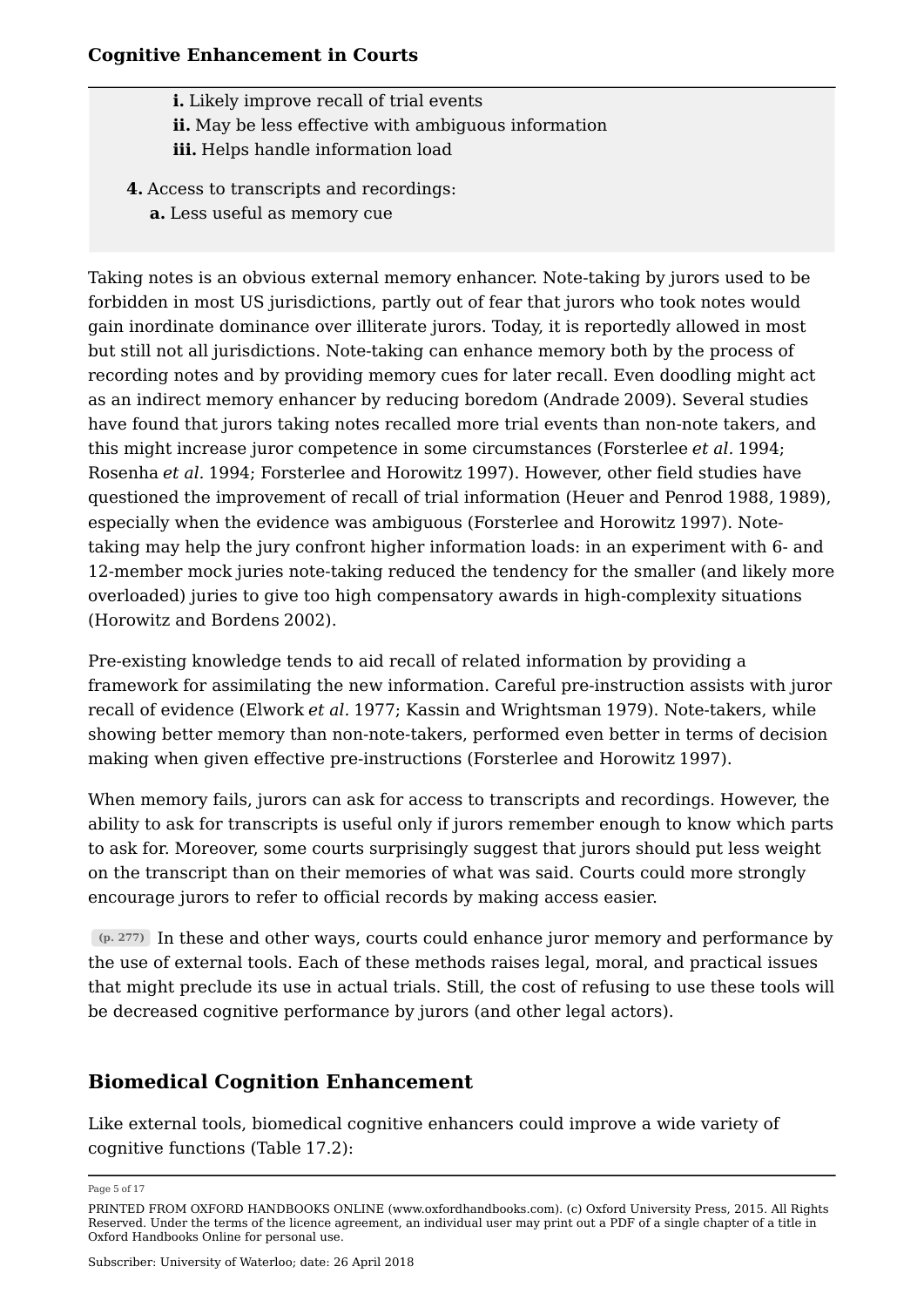- **•** Wakefulness: caffeine, modafinil, stimulants in general.
- Attention: methylphenidate (Ritalin<sup>®</sup>), nicotine.
- **•** Memory encoding: glucose, cholinergic drugs (eg. donepezil, nicotine, physiostigmine), levodopa, ampakines.
- Working memory: methylphenidate (Ritalin®), modafinil, dopaminergic drugs.
- **•** Stress reduction: beta blockers (propranolol).
- **•** Self-control: glucose.
- **•** Executive inhibitory control: Modafinil.
- **•** Empathy/prosocial behavior: oxytocin.

Some jurors already use some of these substances regularly. Glucose improves episodic memory and other cognitive abilities in middle-aged people, especially when the task is demanding (Riby *et al.* 2008). Many jurors use caffeine and nicotine while serving on a jury. Some take stronger energy drinks, such as 5-hour  $Energy^m$ . ™

Other biomedical cognitive enhancers are used less often, but are still probably used by some jurors today. US sales of metylphenidate (Ritalin®) are growing so fast that many jury members probably already take it as a therapeutic medication. Cognitive enhancers are used deliberately by at least some professionals (Sahakian and Morein-Zamir 2007). Levodopa, a precursor to dopamine used in the treatment of Parkinson's disease, when given over 5 days improved learning of an artificial vocabulary in terms of speed of learning, correctness of answers (the effect was approximately 10% more correct responses in the levodopa condition). There was a decrease of false alarm responses (Knecht *et al.*2004).

Much research has examined how to enhance sleep-deprived healthy subjects. Stimulants (modafinil, caffeine, and dextroamphetamine) improved general alertness, reaction speed, and other cognitive abilities, including the ability to discriminate and label complex emotional blends in pictures of faces (Huck *et al.* 2008). This ability can be crucial for assessing witnesses. However, modafinil and caffeine appear more efficacious for improving executive function (Wesensten *et al.* 2005). Modafinil is able to restore humor appreciation (a complex cognitive ability), unlike the other stimulants (Killgore *et al.* 2006). Modafinil also resulted in greater deliberation before making decisions than the use of amphetamines. Different stimulants are, thus, likely to have subtly different effects on cognitive subsystems (Killgore *et al.* 2009). In a court setting, the basic stimulant effect would allow jurors to remain awake and vigilant, while enhancing the higher cognitive abilities needed for making observations (p. 278) of subtle evidence (e.g. witness testimony), following lines of argument, and avoiding rash decisions during deliberation.

Table 17.2 Some cognition-affecting substances and court-relevant cognitive effects

Page 6 of 17

PRINTED FROM OXFORD HANDBOOKS ONLINE (www.oxfordhandbooks.com). (c) Oxford University Press, 2015. All Rights Reserved. Under the terms of the licence agreement, an individual user may print out a PDF of a single chapter of a title in Oxford Handbooks Online for personal use.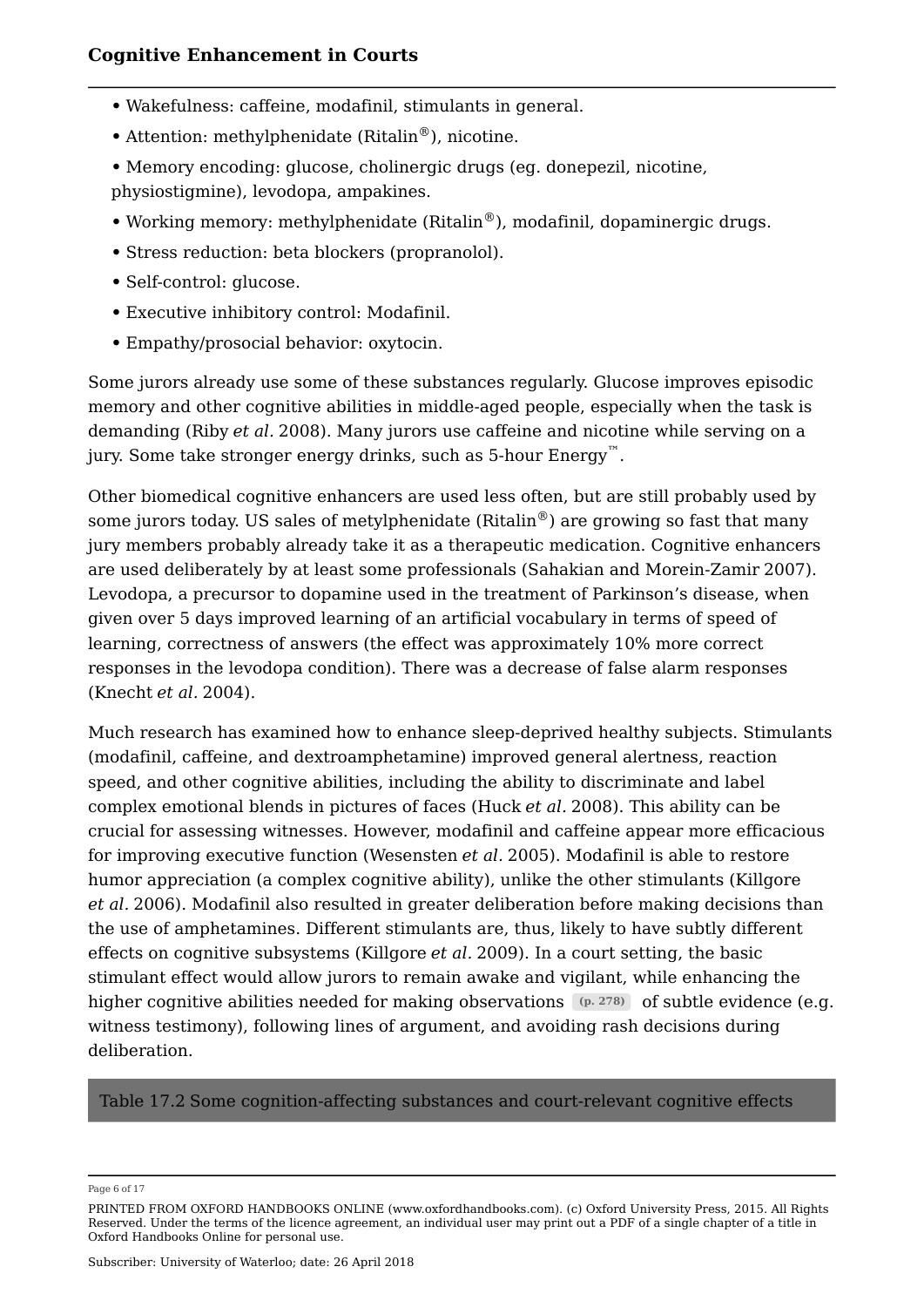|                                                     | <b>Positive cognitive</b><br>effects                                 | <b>Negative cognitive effects</b>                                                                                                        |
|-----------------------------------------------------|----------------------------------------------------------------------|------------------------------------------------------------------------------------------------------------------------------------------|
| Alcohol                                             | Reduce persuasion?<br>(Bostrom and White 1979)                       | Memory, attention, and<br>wakefulness impairment,<br>disinhibition (Weissenborn and<br>Duka 2003)                                        |
| Ampakines                                           | Memory (Lynch 2002)                                                  |                                                                                                                                          |
| Benzodiazepines                                     | Stress reduction (Lydiard<br><i>et al.</i> 1988)                     | Memory impairment, alertness<br>reduction (Gorissen et al. 1995;<br>Stewart 2005)                                                        |
| <b>Beta blockers</b>                                | Stress reduction<br>(Alexander et al. 2007)                          | Memory biasing (Callaway et al.<br>1991; Cahill and van Stegeren<br>2003)                                                                |
| Caffeine                                            | Wakefulness (Smith 2002)                                             | More easily persuaded? (Mintz<br>and Mills 1971; Martin et al.<br>2005)                                                                  |
| Cholinergic drugs<br>(donepezil,<br>physiostigmine) | Memory (Furey et al.<br>2000; Barch 2004)                            |                                                                                                                                          |
| Glucose                                             | Memory (Riby et al.<br>2008), self-control<br>(Gailliot et al. 2007) |                                                                                                                                          |
| Marijuana                                           | <b>Stress reduction (Hart</b><br>et al. 2001)                        | Premature responses, learning<br>impairment, working memory<br>impairment, possibly memory<br>bias (Hart et al. 2001; Lundqvist<br>2005) |
| Methylphenidate<br>$(Ritalin^{\circledR})$          | Planning, working<br>memory (Elliott et al.<br>1997)                 |                                                                                                                                          |
| Modafinil                                           | Wakefulness (Baranski<br>et al. 2004), working                       |                                                                                                                                          |

Page 7 of 17

PRINTED FROM OXFORD HANDBOOKS ONLINE (www.oxfordhandbooks.com). (c) Oxford University Press, 2015. All Rights Reserved. Under the terms of the licence agreement, an individual user may print out a PDF of a single chapter of a title in Oxford Handbooks Online for personal use.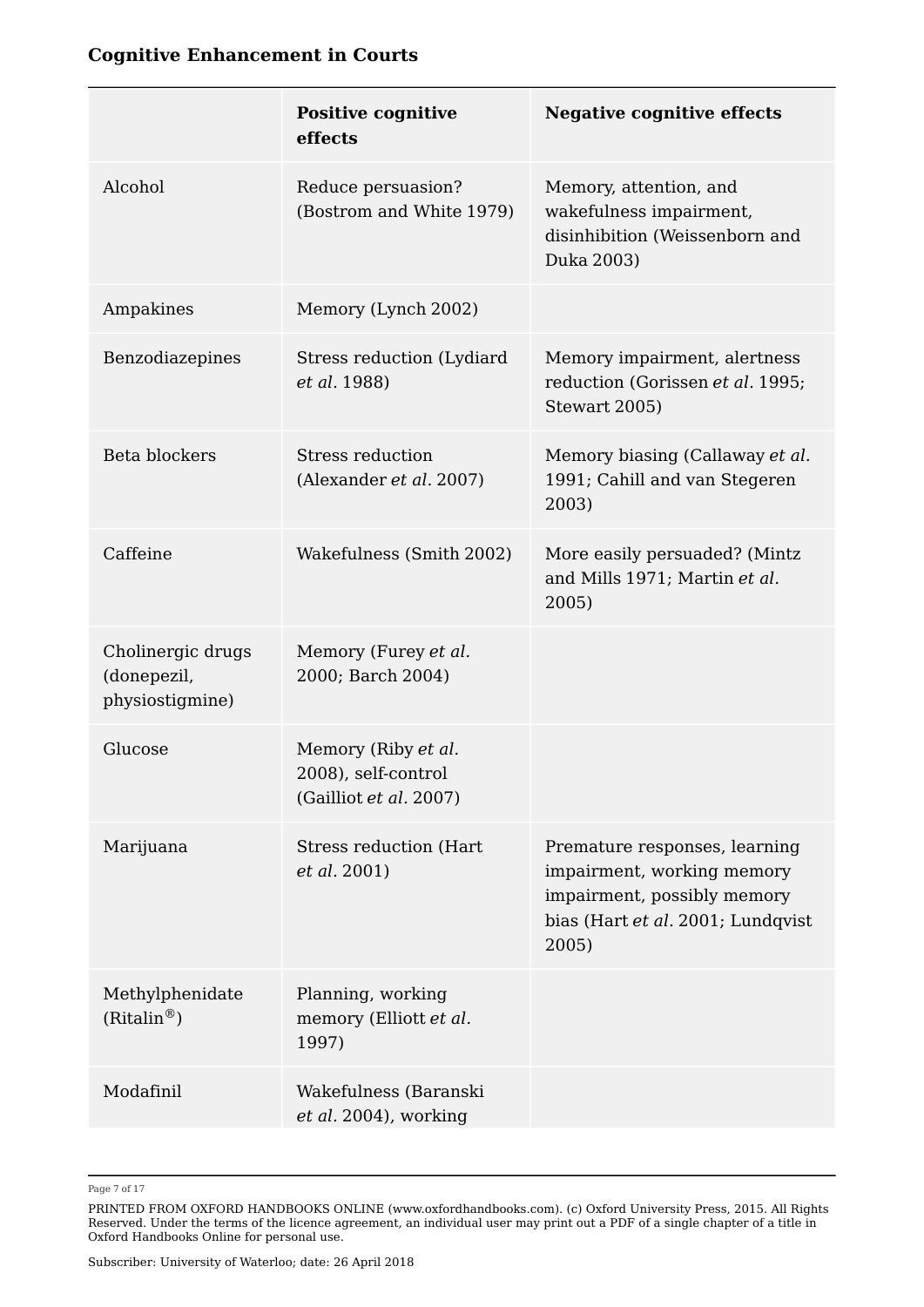|            | memory, decision making,<br>inhibitory control (Turner<br><i>et al.</i> 2003)                          |                                                                        |
|------------|--------------------------------------------------------------------------------------------------------|------------------------------------------------------------------------|
| Nicotine   | Attention (Rezvani and<br>Levin 2001; Newhouse<br><i>et al.</i> 2004)                                  | Withdrawal distraction, reduced<br>recall (Kelemen and Fulton<br>2008) |
| Stimulants | Wakefulness, some<br>memory encoding,<br>emotional discrimination<br>(Barch 2004; Huck et al.<br>2008) | Impulsivity (Ramaekers and<br>Kuypers 2006)                            |

However, some biomedical cognitive enhancers have worrying side effects that could impair legal decision making. Propranolol, used for the treatment of hypertension, reduces anxiety in subjects forced to give a speech, so it might reduce anxiety and its effects in witnesses and jurors, but it was also found to impair recall of difficult (but not easy) words in anxious subjects (Hartley *et al.* 1983). Again, some enhancers might improve memory performance among the worst performers but reduce it among the top performers (Kukolja *et al.* 2009). Enhancer effects might, for example, be larger among older jurors, since they may be suffering from neuromodulatory deficits; but the same enhancers might have  $(\mathbf{p}.~279)$  detrimental side effects on younger jurors. Each biomedical enhancer must be tested separately and carefully for its costs as well as benefits to cognitive capacity.

### **The Ethics of Cognition Enhancement in Court**

Should cognitive enhancers be allowed, made readily available, provided for free, encouraged, or required for jurors or other participants in the legal process? These moral and legal issues can be illuminated by comparing biomedical enhancers with note-taking. As we said, note-taking is allowed in most but not all jurisdictions. Where note-taking is not allowed, various objections are raised (though not based on empirical research) (Penrod and Heuer 1997). Only some of these objections apply to the use of cognitive enhancers:

- **•** Note-taking is alleged to distract jurors.
	- No distraction occurs with the use of biomedical cognitive enhancers.
- **•** Note-taking is assumed to consume too much trial time.

Page 8 of 17

PRINTED FROM OXFORD HANDBOOKS ONLINE (www.oxfordhandbooks.com). (c) Oxford University Press, 2015. All Rights Reserved. Under the terms of the licence agreement, an individual user may print out a PDF of a single chapter of a title in Oxford Handbooks Online for personal use.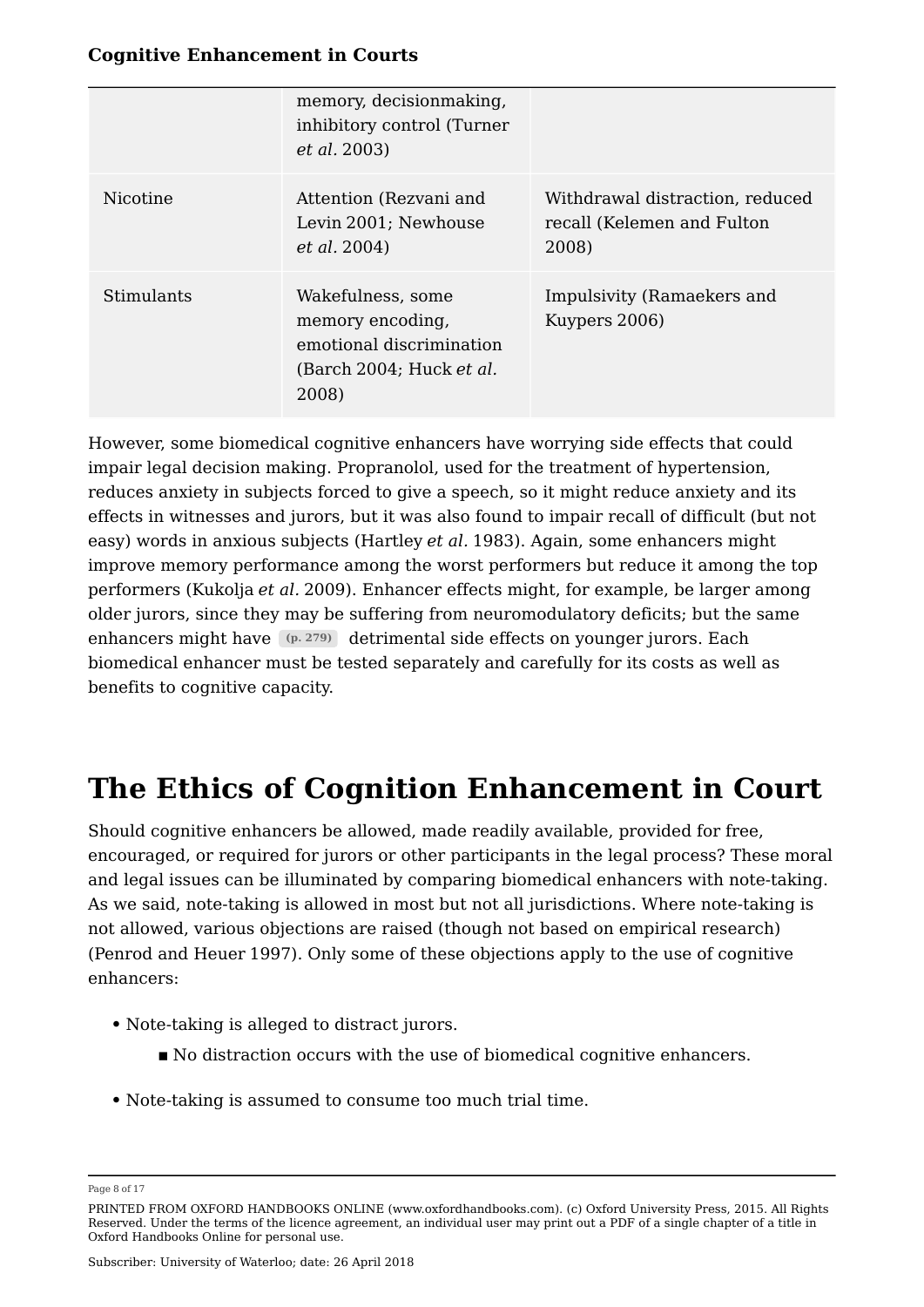- No trial time is taken by biomedical cognitive enhancers.
- **•** Juror notes are often not accurate records of the trial.
	- Enhanced memories might be more accurate than non-enhanced memories, but accuracy is not guaranteed by any method.

**•** uror notes might favor one side or the other. For example, notes tend to trail off, so the side that goes first might get an unfair advantage if notes are allowed.

**▪** Biomedical cognitive enhancers give no such advantage to the side that starts, and might even reduce an unfair disadvantage to the side that goes last by counteracting detrimental effects of exhaustion, impatience, and boredom.

- **•** Note-takers might have undue influence over non-note takers.
	- Biomedically enhanced jurors might become over-confident, and jurors who are not biomedically enhanced might become over-deferential.

This brief comparison suggests that biomedical cognitive enhancers are no more questionable than note-taking, unless they lead to excessive confidence by users and/or excessive deference by non-users. Greater confidence of those who use biomedical cognitive enhancers might be justified by their greater cognitive abilities, but they might become even more confident than is warranted. In any case, these dangers should be taken seriously and tested empirically.

#### **Biasing Effects**

There would be a strong reason to forbid the use of biomedical cognitive enhancers in courts if they biased judgment in some unfair way. Drugs can produce effects that are not strictly memory failures yet influence what is remembered and how deliberation is conducted.

Drugs can, for example, influence how easily jurors are swayed by persuasive **(p. 280)** communication. Caffeine appears to facilitate persuasion (Mintz and Mills 1971; Martin *et al.* 2005). In a double-blind test, moderate amounts of caffeine (3.5mg/kg) led to greater agreement with a counter-attitudinal message. The effect may be mediated by the increased arousal, attention, and information processing due to the drug, which facilitates systematic thinking about the message and hence being convinced by it. More persuasive arguments showed a stronger effect in the caffeine condition than in the noncaffeine condition, while less persuasive arguments had similarly low effect (Martin *et al.* 2005). Contrary to common belief, alcohol appears to have the opposite effect (Bostrom and White 1979). It is not clear, however, whether these effects carry over to conditions of lengthy cross-examination and opposing arguments, as in real trials.

Page 9 of 17

PRINTED FROM OXFORD HANDBOOKS ONLINE (www.oxfordhandbooks.com). (c) Oxford University Press, 2015. All Rights Reserved. Under the terms of the licence agreement, an individual user may print out a PDF of a single chapter of a title in Oxford Handbooks Online for personal use.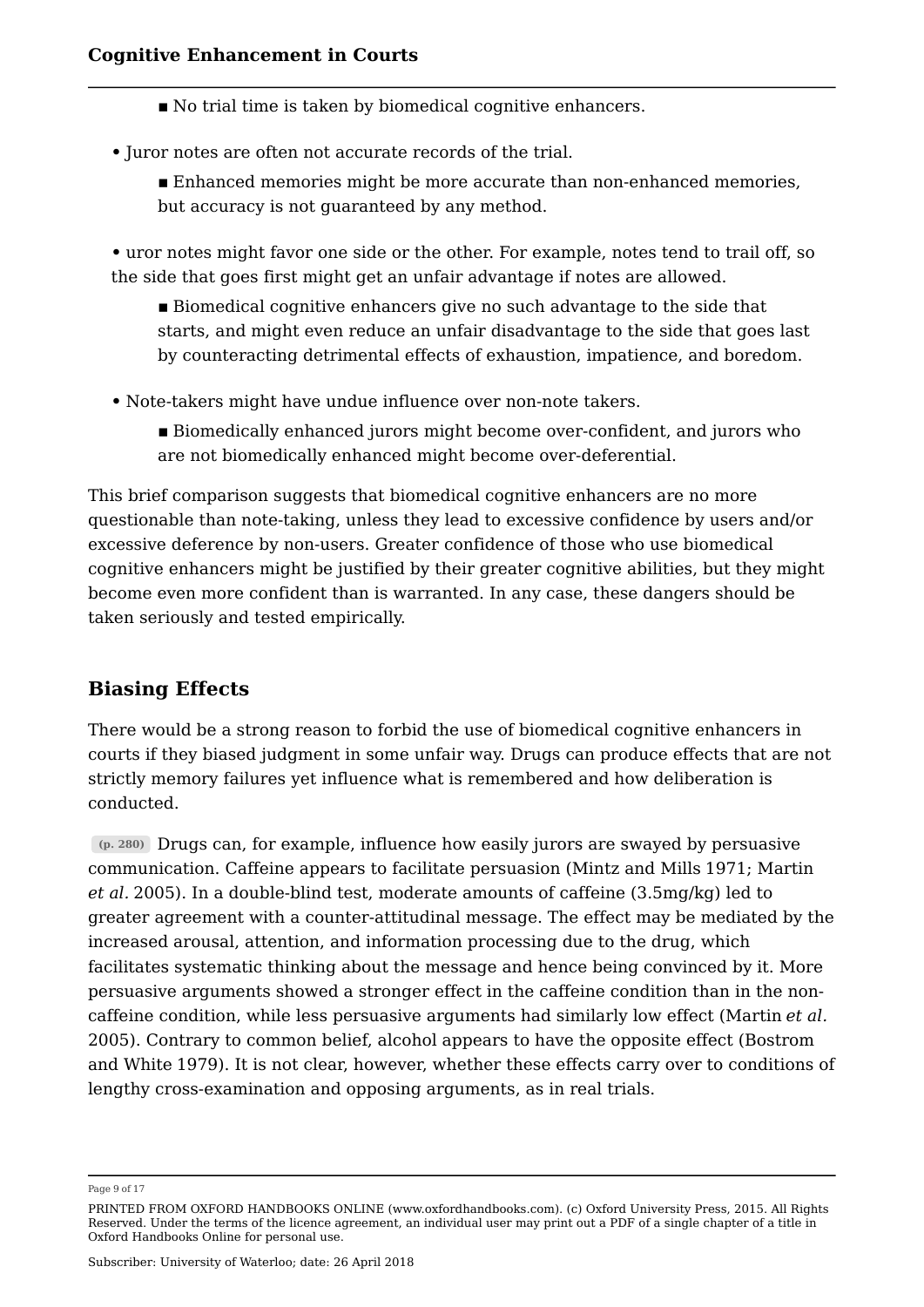Some drugs can also affect memory in ways that might bias trials. The ability to recall information is influenced by the emotional valence and strength of the information at the time of encoding. Drugs may affect this. (Cahill and van Stegeren 2003) found a sexrelated impairment of memory for emotional information by an adrenergic blockade. They gave test subjects the beta-blocker propranolol and showed them slides of an emotionally arousing story, afterwards asking central and peripheral questions. They found that in men the drug impaired memory for information central to the storyline but not peripheral details. Conversely, in women the effect was opposite: they recalled more of the central storyline and less of the peripheral details. These effects on emotional memory might be relevant to trials: trial testimony can have a strong emotional component, and recall of central and even peripheral details is relevant for making a correct decision.

Propranolol also affects how users deal with difficult memory tasks. In hypertensive patients given a memory task treatment with propranolol gave them a more conservative bias, that is, an increased tendency to answer "no" when uncertain about whether they recognized an item (Callaway *et al.* 1991). This effect appears similar to how depressed patients have a conservative bias in a word-recognition task, while manics have the opposite bias (i.e. more positives when uncertain) (Corwin *et al.* 1990). It is not implausible that this effect is mediated through noradrenergic mechanisms, making drugs that increase noradrenergic levels, such as amphetamine or atomoxetine, potential cognitive enhancers, have the positive biasing effect. Response bias effects may be relevant in juries, especially during deliberation. A conservative bias would generally favor the defense, whereas the opposite bias would favor the prosecution.

In conclusion, some drugs, such as propranolol, can bias judgment. Given that such betablockers are widely prescribed for cardiovascular disease and are used by many to relieve symptoms of stress (including reduction of stage-fright among music performers (Slomka 1992)), it is not unlikely that some jurors are using these drugs. These drugs may be used for medical or lifestyle reasons, but their potential biasing effects might be grounds to ban them from trials.

It is unlikely, however, that the use of cognition-affecting drugs would result in a mistrial. Defendants have a right to a competent and fair jury, which has led to concerns about juror drunkenness. In the US, 12 of the 562 judges surveyed in King (1996) reported jurors under the influence of drugs or alcohol. Over time the forms of juror drinking needed to grant a retrial has changed from a strict view in the 1800s to increasingly viewing it as a harmless form of misconduct, at least as long as it was the fault of the individual juror (King 1996). After investigations into the excessive use of drugs by a jury, the Supreme Court ruled,

The same policy considerations supported the Supreme Court's decision in Tanner v. United States upholding the trial judge's refusal to conduct an investigation into broad allegations that a jury "was on one big party" and numerous claims alleging jurors' excessive use of  $(p. 281)$  alcohol and drugs. The Court rejected the defendant's contention that substance abuse constituted an improper external

Page 10 of 17

PRINTED FROM OXFORD HANDBOOKS ONLINE (www.oxfordhandbooks.com). (c) Oxford University Press, 2015. All Rights Reserved. Under the terms of the licence agreement, an individual user may print out a PDF of a single chapter of a title in Oxford Handbooks Online for personal use.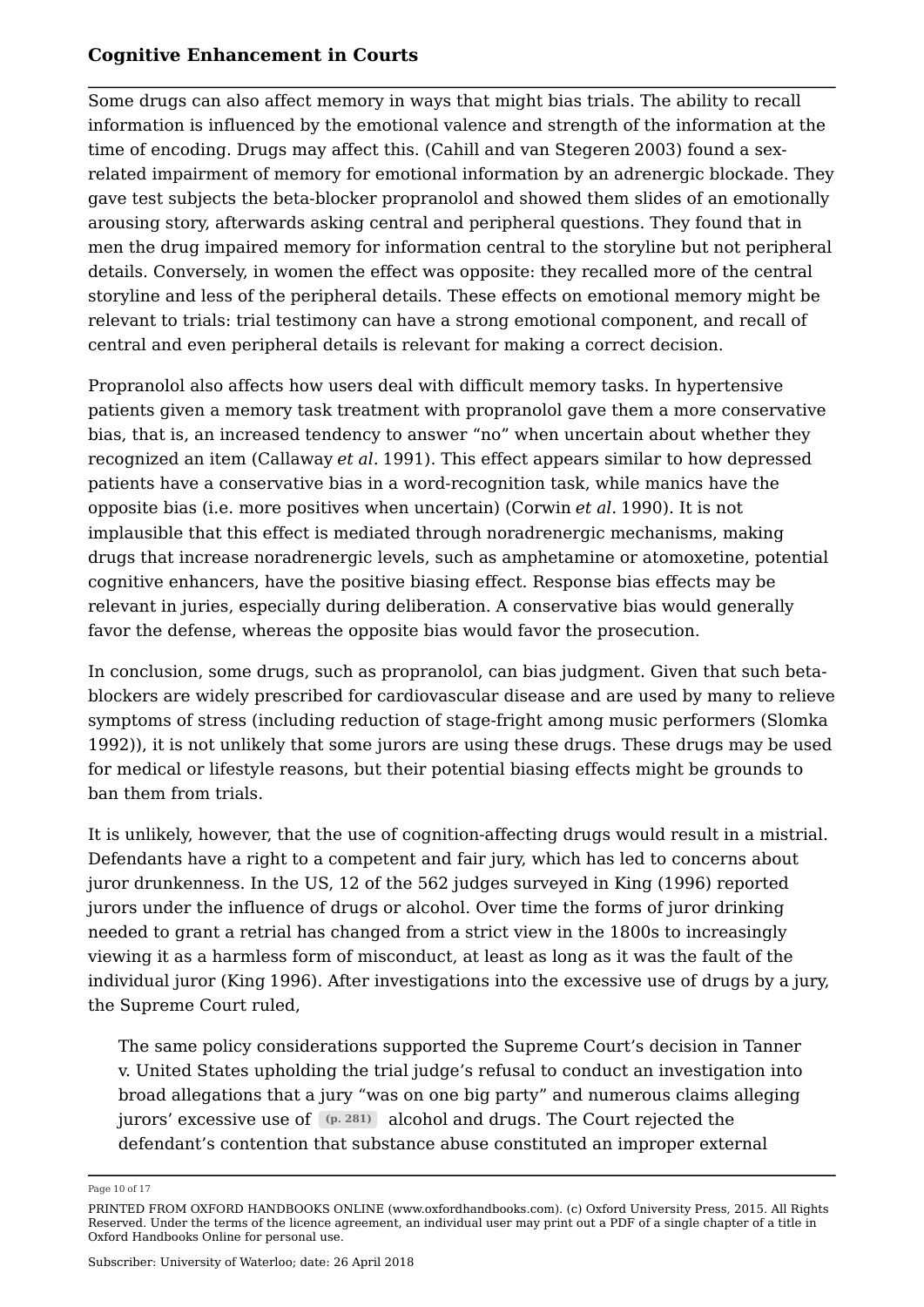influence. According to the Court, "drugs or alcohol voluntarily ingested by a juror seems no more an 'outside influence' than a virus, poorly prepared food, or lack of sleep." As an internal matter, ingestion of drugs and alcohol was within the rule prohibiting juror testimony to upset a verdict. (Gershman 2005)

If drunkenness and excessive use of illegal drugs is not enough to justify a mistrial, then it seems unlikely that the use of caffeine or propranolol would be enough for a mistrial, even if such enhancers did have some biasing effect.

# **Policy Considerations**

We have surveyed a range of beneficial and detrimental effects that substances can have on cognition. Some can adversely affect or bias deliberation, but their effects appear smaller than the biasing effects of jury deliberation itself (Sunstein 2006). Given the low requirements for juror competence, it is not consistent with current legal practice to ban such substances. Similarly, given the low bar required for juror competence, coupled with rights to control what goes into one's body, courts could not legally require consumption of even clearly safe cognition enhancing drugs.

Even if courts neither ban nor require biomedical cognitive enhancers in trials, other steps could be taken. An increasing number of agents that affect cognition are clearly entering use. Courts and jurors should be aware of the effects of these substances on cognition. Better information about how to deliberate more effectively, including interventions and strategies, should be made available prior to the court process. Courts should also consider deployment of simple strategies, such as breaks and exercise, to improve juror performance.

As our range and knowledge of cognitive enhancers increases, some enhancers should be provided, as we now provide coffee, if they are safe and do not bias judgment. Substances like modafinil may well meet this criterion. Given the stakes, we have a moral imperative to investigate ways to utilize these new technologies to improve cognitive performance in the courtroom. Innocent people's lives may well depend on them.

### **References**

**Alexander, J.K., Hillier, A., Smith, R.M., Tivarus, M.E., and Beversdorf, D.Q.** (2007). Beta-adrenergic modulation of cognitive flexibility during stress. *Journal of Cognitive Neuroscience*, **19**, 468–78.

**Andrade, J.** (2009). What does doodling do? *Applied Cognitive Psychology*, **24**, 100–6.

Page 11 of 17

PRINTED FROM OXFORD HANDBOOKS ONLINE (www.oxfordhandbooks.com). (c) Oxford University Press, 2015. All Rights Reserved. Under the terms of the licence agreement, an individual user may print out a PDF of a single chapter of a title in Oxford Handbooks Online for personal use.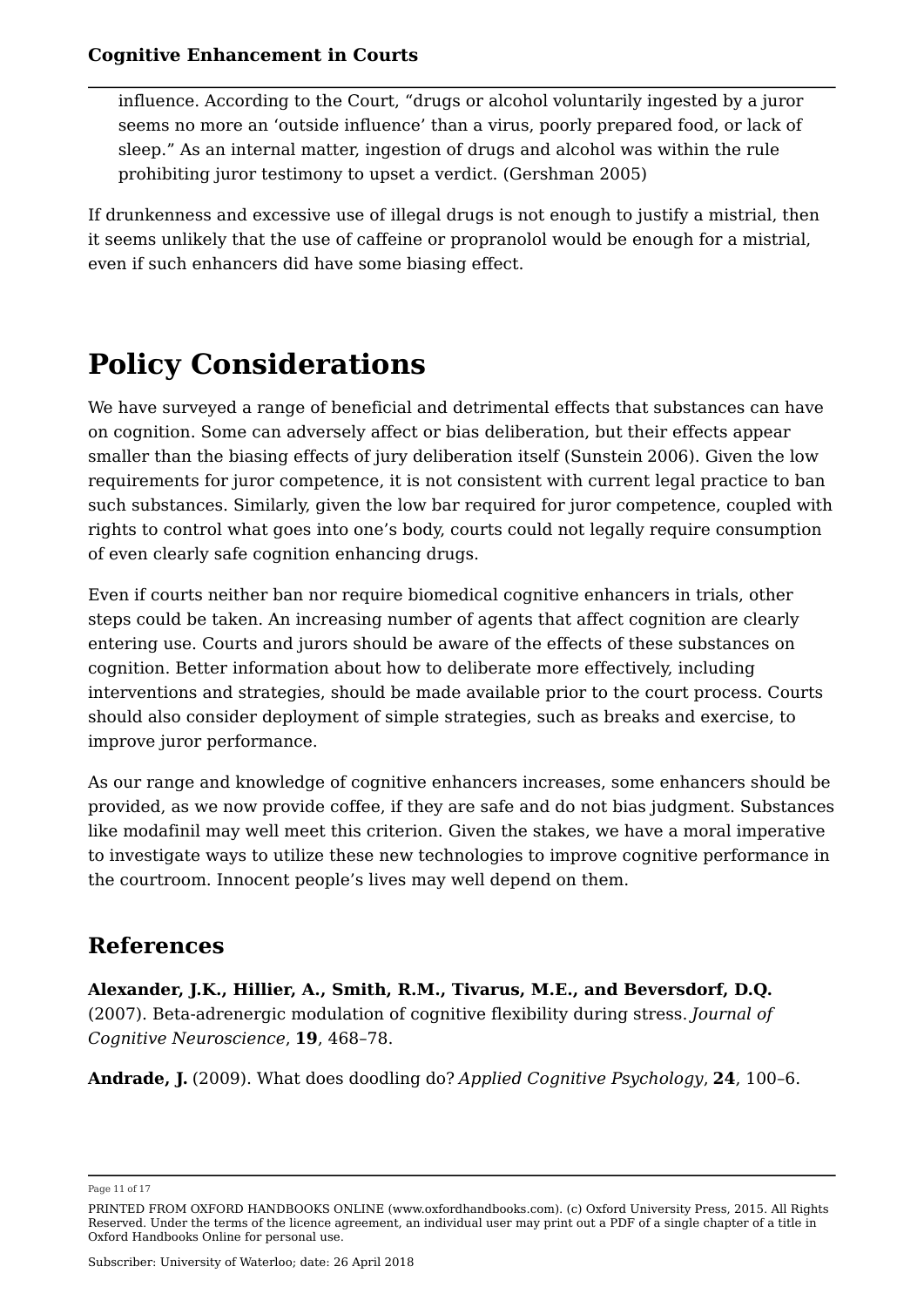**Baranski, J.V., Pigeau, R., Dinich, P., and Jacobs, I.** (2004). Effects of modafinil on cognitive and meta-cognitive performance. *Human Psychopharmacology – Clinical and Experimental*, **19**, 323–32.

**Barch, D.M.** (2004). Pharmacological manipulation of human working memory. *Psychopharmacology*, **174**, 126–35.

**Bostrom, R.N. and White, N.D.** (1979). Does drinking weaken resistance? *Journal of Communication*, **29**, 73–80.

**Bradley, M.M., Greenwald, M.K., Petry, M.C., and Lang, P.J.** (1992). Remembering pictures – pleasure and arousal in memory. *Journal of Experimental Psychology–Learning Memory and Cognition*, **18**, 379–90.

**Cahill, L. and van Stegeren, A.** (2003). Sex-related impairment of memory for **(p. 282)** emotional events with beta-adrenergic blockade. *Neurobiology of Learning and Memory*, **79**, 81–8.

**Callaway, E., Halliday, R., Perez-Stable, E.J., Coates, T.J., and Hauck, W.W.** (1991). Propranolol and response bias – an extension of findings reported by Corwin *et al*. *Biological Psychiatry*, **30**, 739–42.

**Clark, A. and Chalmers, D.** (1998). The extended mind (active externalism). *Analysis*, **58**, 7–19.

**Corwin, J., Peselow, E., Feenan, K., Rotrosen, J., and Fieve, R.** (1990). Disorders of decision in affective disease – an effect of beta-adrenergic dysfunction. *Biological Psychiatry*, **27**, 813–33.

**Dror, I. and Harnad, S.** (2008). Offloading cognition onto cognitive technology. In I. Dror and S. Harnad (eds.) *Cognition Distributed: How Cognitive Technology Extends Our Minds*, pp.1–23. Amsterdam: John Benjamins.

**Elliott, R., Sahakian, B.J., Matthews, K., Bannerjea, A., Rimmer, J., and Robbins, T.W.** (1997). Effects of methylphenidate on spatial working memory and planning in healthy young adults. *Psychopharmacology*, **131**, 196–206.

**Elwork, A., Sales, B.D., Alfini, J.J., Elwork, A., Sales, B.D., and Alfini, J.J.** (1977). Juridic decisions: in ignorance of the law of in light of it? *Law and Human Behavior*, **1**, 163–89.

**Forsterlee, L. and Horowitz, I.A.** (1997). Enhancing juror competence in a complex trial. *Applied Cognitive Psychology*, **11**, 305–19.

**Forsterlee, L., Horowitz, I.A., and Bourgeois, M.** (1994). Effects of notetaking on verdicts and evidence processing in a civil trial. *Law and Human Behavior*, **18**, 567–78.

Page 12 of 17

PRINTED FROM OXFORD HANDBOOKS ONLINE (www.oxfordhandbooks.com). (c) Oxford University Press, 2015. All Rights Reserved. Under the terms of the licence agreement, an individual user may print out a PDF of a single chapter of a title in Oxford Handbooks Online for personal use.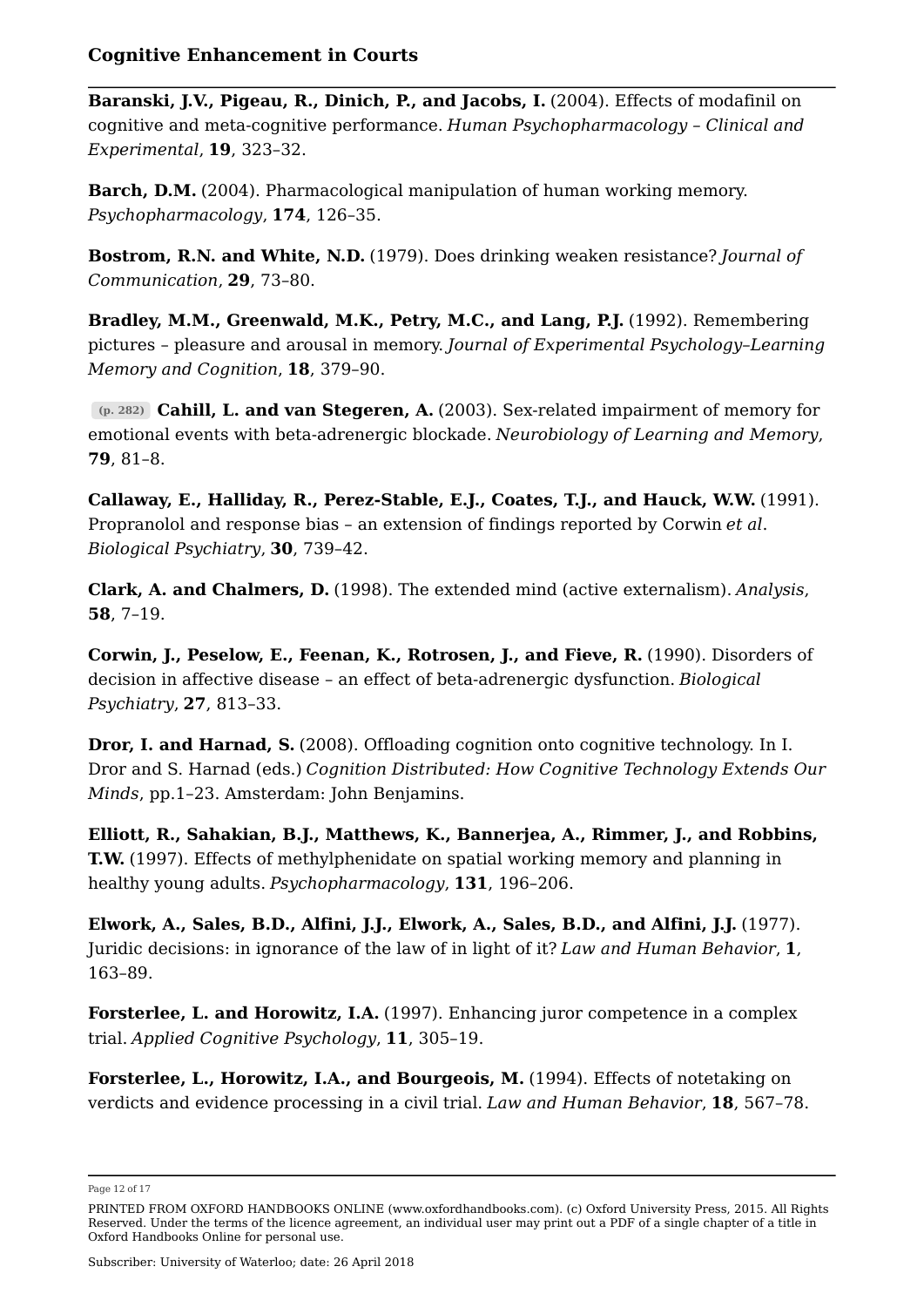**Furey, M.L., Pietrini, P., and Haxby, J. V.** (2000). Cholinergic enhancement and increased selectivity of perceptual processing during working memory. *Science*, **290**, 2315–19.

**Gailliot, M.T., Baumeister, R.F., DeWall, C.N.,** *et al***.** (2007). Self-control relies on glucose as a limited energy source: Willpower is more than a metaphor. *Journal of Personality and Social Psychology*, **92**, 325–36.

**Gorissen, M., Eling, P., Van Luijtelaar, G., and Coenen, A.** (1995). Effects of diazepam on encoding processes. *Journal of Psychopharmacology*, **9**, 113–21.

**Grunstein, R.R. and Banerjee, D.** (2007). The case of "Judge Nodd" and other sleeping judges. Media, society, and judicial sleepiness. *Sleep*, **30**, 625–32.

**Hart, C.L., van Gorp, W., Haney, M., Foltin, F.W., and Fischman, M.W.** (2001). Effects of acute smoked marijuana on complex cognitive performance. *Neuropsychopharmacology*, **25**, 757–65.

**Hartley, L.R., Ungapen, S., Davie, I.,** *et al***.** (1983). The effect of beta-adrenergic blocking-drugs on speakers performance and memory. *British Journal of Psychiatry*, **142**, 512–17.

**Heuer, L. and Penrod, S.** (1988). Increasing jurors participation in trials – a field experiment with jury notetaking and question asking. *Law and Human Behavior*, **12**, 231– 61.

**Heuer, L. and Penrod, S.D.** (1989). Instructing jurors – a field experiment with written and preliminary instructions. *Law and Human Behavior*, **13**, 409–30.

**Heuer, L. and Penrod, S.** (1994). Trial complexity - a field investigation of its meaning and its effects. *Law and Human Behavior*, **18**, 29–51.

**Horowitz, I.A. and Bordens, K.S.** (2002). The effects of jury size, evidence complexity, and note taking on jury process and performance in a civil trial. *Journal of Applied Psychology*, **87**, 121–30.

**Horowitz, I.A., ForsterLee, L., and Brolly, I.** (1996). Effects of trial complexity on decision making. *Journal of Applied Psychology*, **81**, 757–68.

**Huck, N.O., McBride, S.A., Kendall, A.P., Grugle, N.L., and Killgore, W.D. (p. 283)** (2008). The effects of modafinil, caffeine, and dextroamphetamine on judgments of simple versus complex emotional expressions following sleep deprivation. *International Journal of Neuroscience*, **118**, 487–502.

**Hwang, M.I. and Lin, J.W.** (1999). Information dimension, information overload and decision quality. *Journal of Information Science*, **25**, 213–18.

Page 13 of 17

PRINTED FROM OXFORD HANDBOOKS ONLINE (www.oxfordhandbooks.com). (c) Oxford University Press, 2015. All Rights Reserved. Under the terms of the licence agreement, an individual user may print out a PDF of a single chapter of a title in Oxford Handbooks Online for personal use.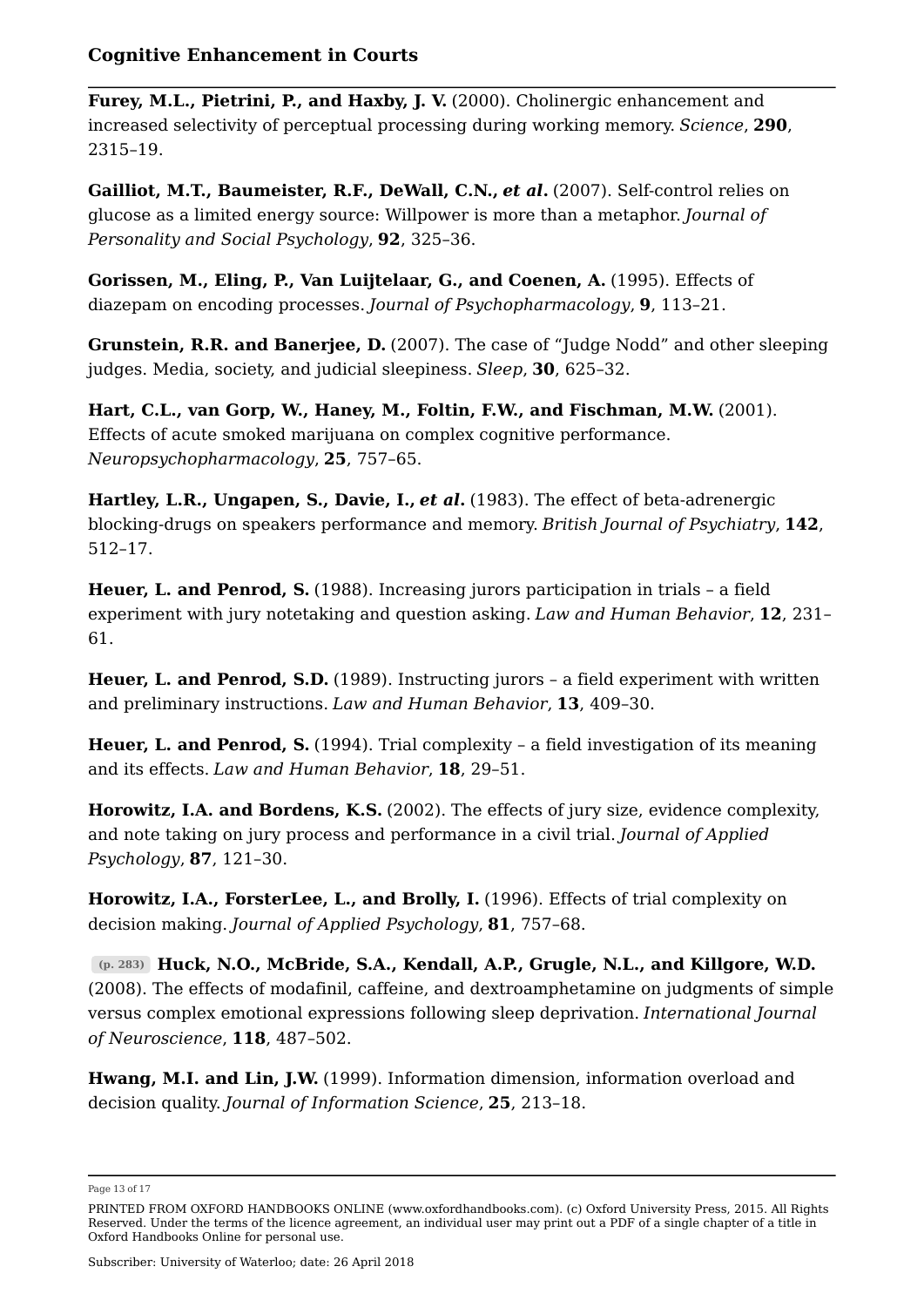**Johnson, M.T.** (1993). Memory phenomena in the law. *Applied Cognitive Psychology*, **7**, 603–18.

**Kassin, S.M. and Wrightsman, L.S.** (1979). Requirements of proof – timing of judicial instruction and mock juror verdicts. *Journal of Personality and Social Psychology* **37**(10): 1877–87.

**Kelemen, W.L. and Fulton, E.K.** (2008). Cigarette abstinence impairs memory and metacognition despite administration of 2mg nicotine gum. *Experimental and Clinical Psychopharmacology*, **16**, 521–31.

**Killgore, W.D.S., Kahn-Greene, E.T., Grugle, N.L., Killgore, D.B., and Balkin T.J.** (2009). Sustaining executive functions during sleep deprivation: a comparison of caffeine, dextroamphetamine, and modafinil. *Sleep*, **32**, 205–16.

**Killgore, W.D.S., McBride, S.A., Killgore, D.B., and Balkin, T.J.** (2006). The effects of caffeine, dextroamphetamine, and modafinil on humor appreciation during sleep deprivation. *Sleep*, **29**, 841–7.

**King, N.J.** (1996). Juror delinquency in criminal trials in America, 1796–1996. *Michigan Law Review*, **94**, 2673–751.

**Knecht, S., Breitenstein, C., Bushuven, S.,** *et al***.** (2004). Levodopa: faster and better word learning in normal humans. *Annals of Neurology*, **56**, 20–6.

**Kukolja, J., Thiel, C.M., and Fink, G.R.** (2009). Cholinergic stimulation enhances neural activity associated with encoding but reduces neural activity associated with retrieval in humans. *Journal of Neuroscience*, **29**, 8119–28.

**Lundqvist, T.** (2005). Cognitive consequences of cannabis use: comparison with abuse of stimulants and heroin with regard to attention, memory and executive functions. *Pharmacology Biochemistry and Behavior*, **81**, 319–30.

**Lydiard, R.B., Roybyrne, P.P., and Ballenger, J.C.** (1988). Recent advances in the psychopharmacological treatment of anxiety disorders. *Hospital and Community Psychiatry*, **39**, 1157–65.

**Lynch, G.** (2002). Memory enhancement: the search for mechanism-based drugs. *Nature Neuroscience*, **5**, 1035–8.

**Martin, P.Y., Laing, J., and Mitchell, M.** (2005). Caffeine, cognition, and persuasion: Evidence for caffeine increasing the systematic processing of persuasive messages. *Journal of Applied Social Psychology*, **35**, 160–82.

**Mintz, P.M. and Mills, J.** (1971). Effects of arousal and information about its source upon attitude change. *Journal of Experimental Social Psychology*, **7**, 561–70.

Page 14 of 17

PRINTED FROM OXFORD HANDBOOKS ONLINE (www.oxfordhandbooks.com). (c) Oxford University Press, 2015. All Rights Reserved. Under the terms of the licence agreement, an individual user may print out a PDF of a single chapter of a title in Oxford Handbooks Online for personal use.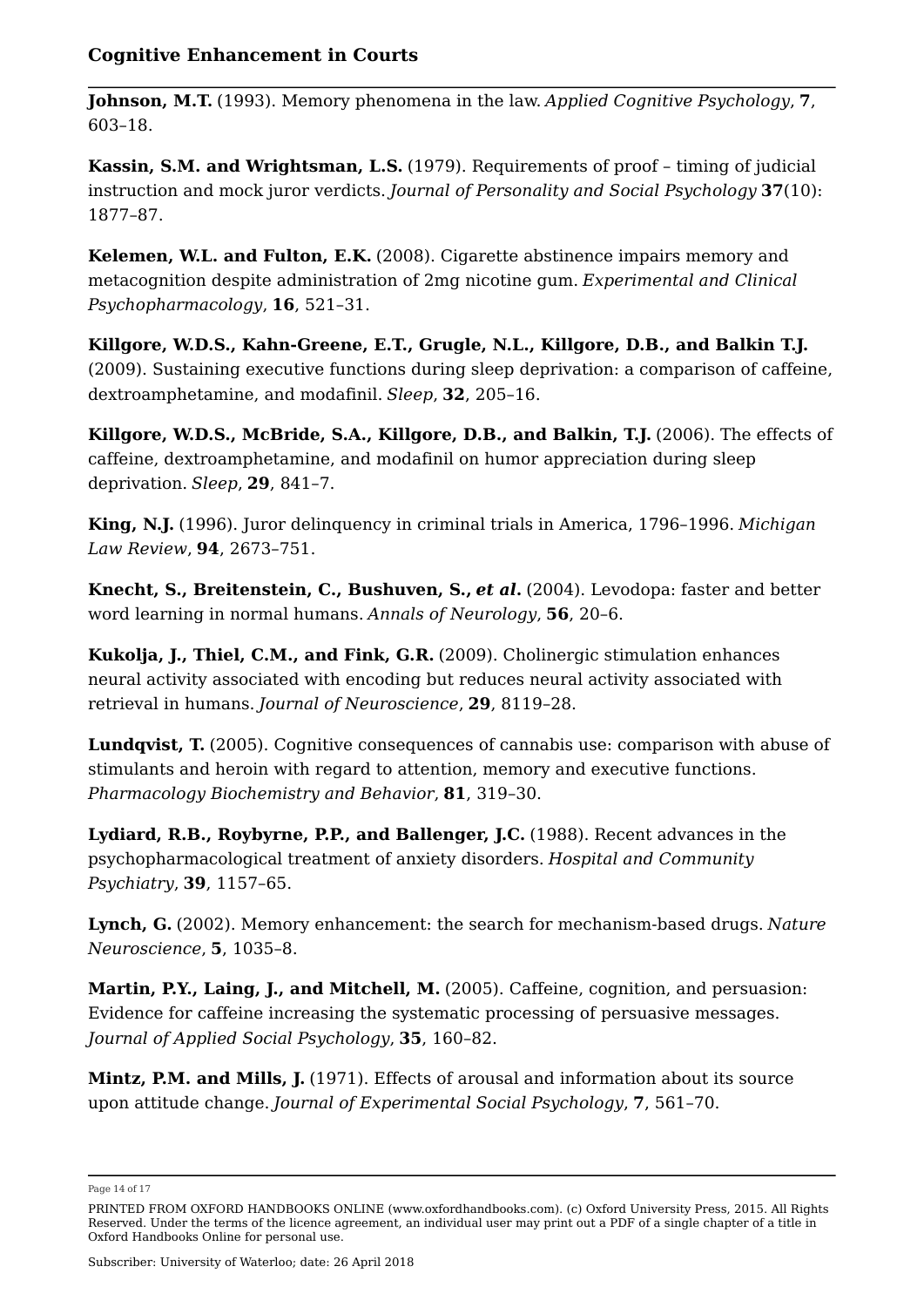**Newhouse, P.A., Potter, A., Singh, A.** (2004). Effects of nicotinic stimulation on cognitive performance. *Current Opinion in Pharmacology*, **4**, 36–46.

**Payne, J.W.** (1976). Task complexity and contingent processing in decision-making  $$ information search and protocol analysis. *Organizational Behavior and Human Performance*, **16**, 366–87.

**Penrod, S.D. and Heuer, L.** (1997). Tweaking commonsense — assessing aids to jury decision making. *Psychology Public Policy and Law*, **3**, 259–84.

**Pritchard, M.E. and Keenan, J.M.** (1999). Memory monitoring in mock jurors. *Journal of Experimental Psychology–Applied*, **5**, 152–68.

**Ramaekers, J.G. and Kuypers, K.P.C.** (2006). Acute effects of 3,4- **(p. 284)** methylenedioxymethamphetamine (MDMA) on behavioral measures of impulsivity: Alone and in combination with alcohol. *Neuropsychopharmacology*, **31**, 1048–55.

**Rezvani, A.H. and Levin, E.D.** (2001). Cognitive effects of nicotine. *Biological Psychiatry*, **49**, 258–67.

**Riby, L.M., McLaughlin, J. Riby, D.M.,** *et al***.** (2008). Lifestyle, glucose regulation and the cognitive effects of glucose load in middle-aged adults. *British Journal of Nutrition*, **100**, 1128–34.

**Rosenhan, D.L., Eisner, S.L., and Robinson, R. J.** (1994). Note taking can aid juror recall. *Law and Human Behavior*, **18**, 53–61.

**Sahakian, B. and Morein-Zamir, S.** (2007). Professor's little helper. *Nature*, **450**, 1157– 9.

**Slomka, J.** (1992). Playing with Propranolol. *Hastings Center Report*, **22**, 13–17.

**Smith, A.** (2002). Effects of caffeine on human behavior. *Food and Chemical Toxicology*, **40**, 1243–55.

**Stewart, S.A.** (2005). The effects of benzodiazepines on cognition. *Journal of Clinical Psychiatry*, **66**, 9–13.

**Sunstein, C.R.** (2006). *Infotopia: How Many Minds Produce Knowledge*. Oxford: Oxford University Press.

**The National Center for State Courts** (2002). *Through the Eyes of the Juror: A Manual for Addressing Juror Stress*. Williamsburg, VA: NCSC.

**Turner, D.C., Robbins, T.W., Clark, L.,** *et al***.** (2003). Cognitive enhancing effects of modafinil in healthy volunteers. *Psychopharmacology*, **165**, 260–9.

Page 15 of 17

PRINTED FROM OXFORD HANDBOOKS ONLINE (www.oxfordhandbooks.com). (c) Oxford University Press, 2015. All Rights Reserved. Under the terms of the licence agreement, an individual user may print out a PDF of a single chapter of a title in Oxford Handbooks Online for personal use.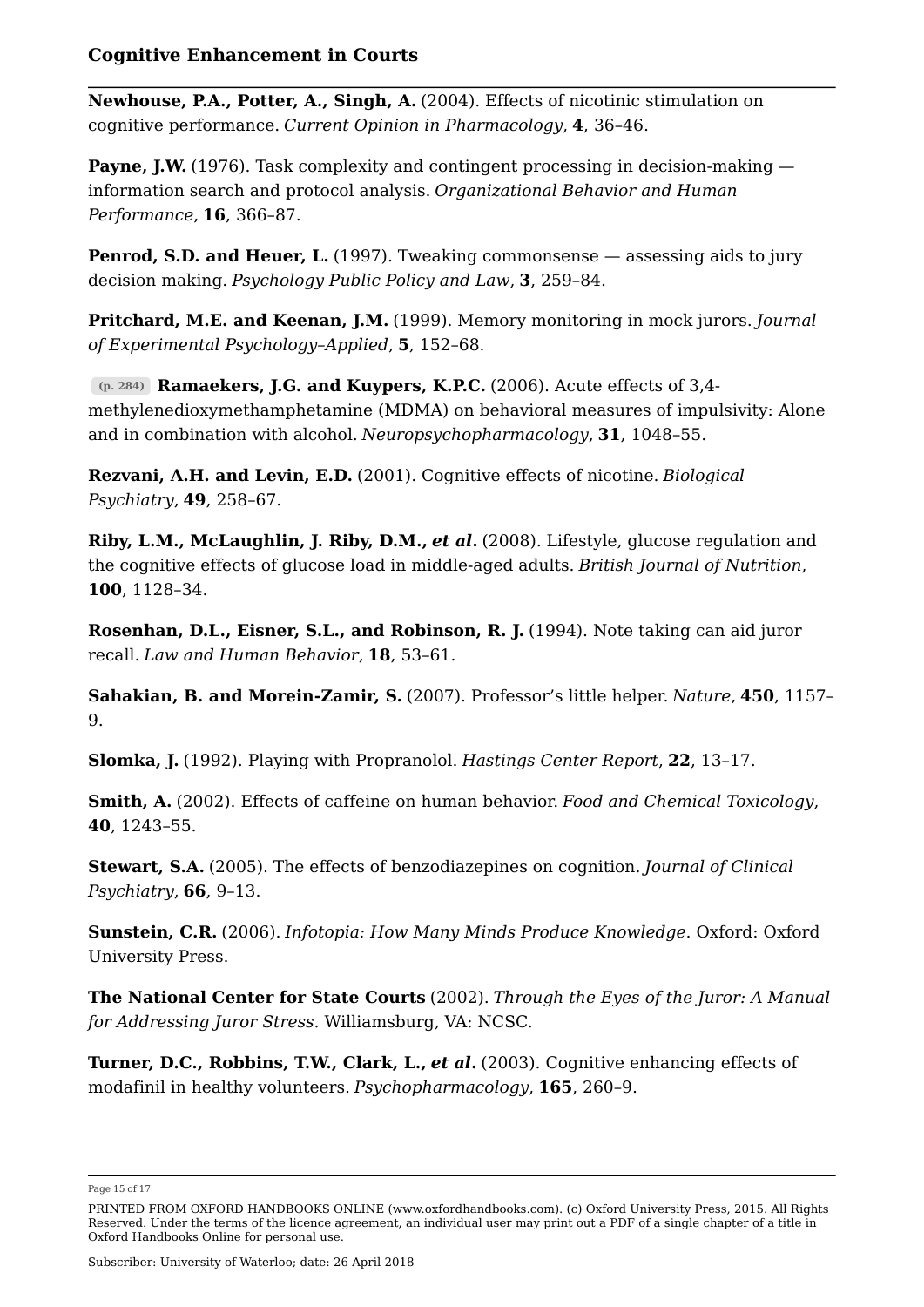**von Restorff, H.** (1933). Über die Wirkung von Bereichsbildungen im Spurenfeld. *Psychologie Forschung*, **18**, 299–34.

**Weissenborn, R. and Duka, T.** (2003). Acute alcohol effects on cognitive function in social drinkers: their relationship to drinking habits. *Psychopharmacology*, **165**, 306–12.

**Wesensten, N.J., Killgore, W.D., and Balkin TJ.** (2005). Performance and alertness effects of caffeine, dextroamphetamine, and modafinil during sleep deprivation. *Journal of Sleep Research*, **14**, 255–66.

#### **Notes:**

(1) This is one reason why the statutes of limitations exist (Johnson 1993).

(2) In this chapter, we will not deal with the implications of inherent cognitive limitations of jurors due to low IQ or mental disorder. If there is a 10% chance of a mental disorder per juror, there is only a 28% chance that a random jury will be entirely free of mental disorder.

#### **Anders Sandberg**

Anders Sandberg has a background in computational neuroscience from Stockholm University, where he studied the neuroscience of memory. He is currently at the Future of Humanity Institute of Oxford University researching the ethics and social impact of human enhancement, emerging technologies and large-scale risks.

#### **Walter Sinnott-Armstrong**

Walter  Sinnott-Armstrong is Chauncey Stillman Professor in the Department of Philosophy and Kenan Institute for Ethics at Duke University. He is Co-Director of the MacArthur Law and Neuroscience Project and co-investigator at Oxford's Wellcome Centre for Neuroethics. His current research focuses on moral psychology and neuroscience.

#### **Julian Savulescu**

Julian Savulescu is the Uehiro Chair in Practical Ethics and Director of the Oxford Uehiro Centre for Practical Ethics at Oxford University. Previously, he was Director of the Ethics of Genetics Unit at the Murdoch Children's Research Institute, Royal Children's Hospital, Melbourne, Australia. Julian Savulescu is qualified in medicine, bioethics, and analytic philosophy. He has published many articles in journals such as the British Medical Journal, Lancet, Australasian Journal of Philosophy, Bioethics, the Journal of Medical Ethics, American Journal of Bioethics, Medical Journal of Australia and Philosophy, and Psychiatry and Psychology. Address is Oxford Uehiro Centre for

Page 16 of 17

PRINTED FROM OXFORD HANDBOOKS ONLINE (www.oxfordhandbooks.com). (c) Oxford University Press, 2015. All Rights Reserved. Under the terms of the licence agreement, an individual user may print out a PDF of a single chapter of a title in Oxford Handbooks Online for personal use.